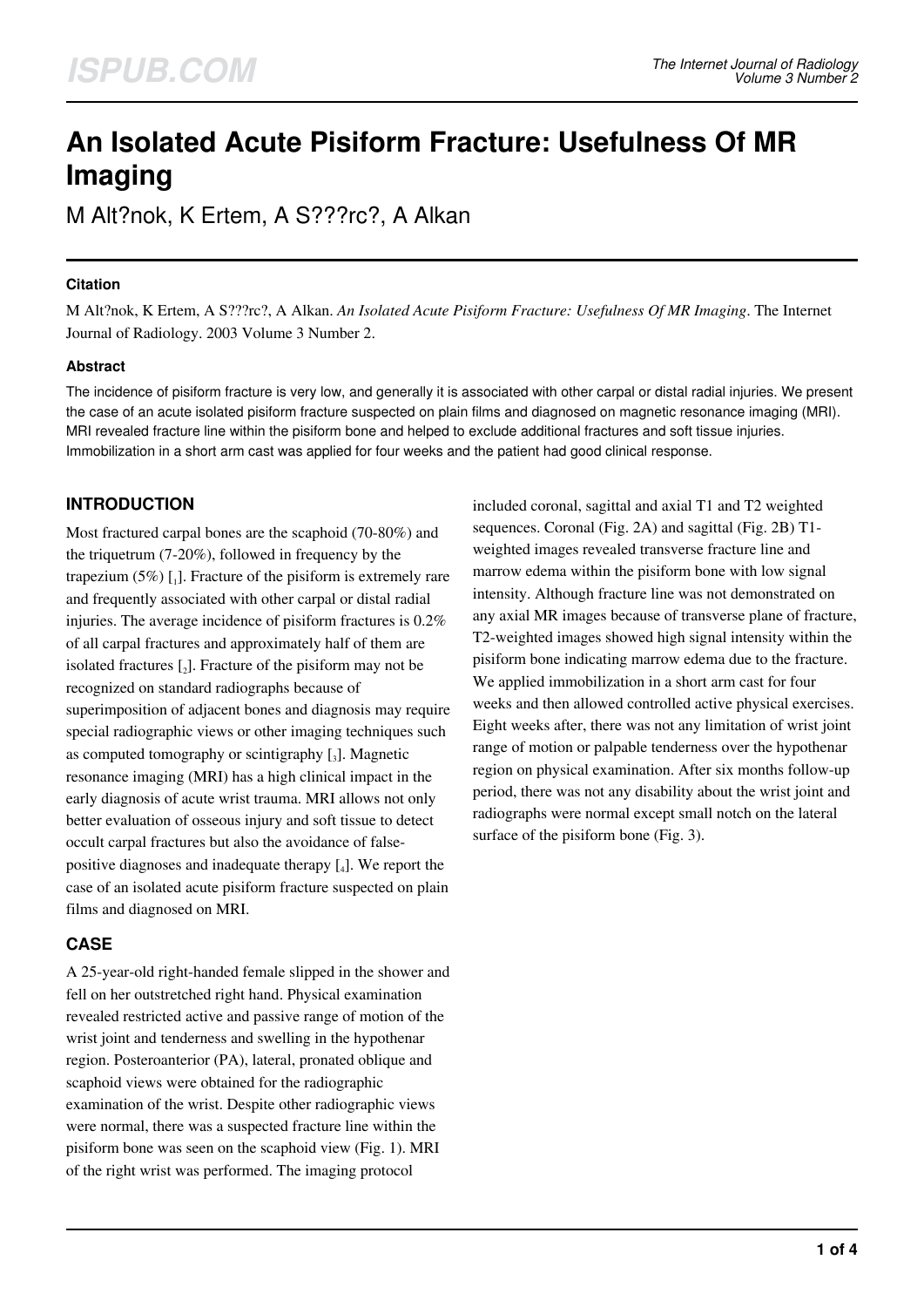#### **Figure 1**

Figure 1: The scaphoid view of the right wrist. The suspected fracture line within the pisiform bone is seen (arrows).



#### **Figure 2**

Figure 2: Coronal (A) and sagittal (B) T1 weighted MR image shows transverse fracture line (arrow) and low signal intensity indicating marrow edema (asterisk) within the pisiform bone.



#### **Figure 3**

Figure 3:After four months immobilization in form arm cast and six months follow-up period, wrist plain film shows only a small notch on the lateral surface of the pisiform bone.



## **DISCUSSION**

The pisiform is a small and round carpal bone situated in the palmar and ulnar aspect of the wrist. The transverse carpal ligament and the tendon of flexor carpi ulnaris insert into the pisiform. The flexor carpi ulnaris forms the pisohamate and pisometacarpal ligaments distally and all of them stabilize the pisiform. Fractures of the pisiform are often due to direct trauma to the hypothenar region or avulsion fracture of the distal portion of the pisiform when the flexor carpi ulnaris resists forcible hyperextension of the wrist  $\left[\begin{smallmatrix} 3 \end{smallmatrix}\right]$ . Another mechanism described by Israeli  $\left[\begin{smallmatrix} 5 \end{smallmatrix}\right]$  is repetitive trauma causing vascular disruption, microfractures, and then a complete fracture. In our case, fracture of the pisiform occurred because of direct trauma.

The signs and symptoms of pisiform fracture may be comparatively minor when associated with other carpal or distal forearm fractures. In isolated fractures, immediate pain, swelling and tenderness localized to the proximal hypothenar eminence occurs  $\left[\right]$ . Our patient had also symptoms suggesting isolated fracture.

Since radiographs are easily available and inexpensive, it is advisable to use these as the first step in detecting possible pisiform fracture. If routine plain films (PA, lateral, pronated oblique) fail to demonstrate the fracture, special views such as carpal tunnel, scaphoid or supinated oblique views are indicated [<sup>3</sup> ]. In our case, suspected fracture line was seen on only scaphoid view while posteroanterior, lateral and pronated oblique films were normal.

There is far less literature on the pisiform fractures than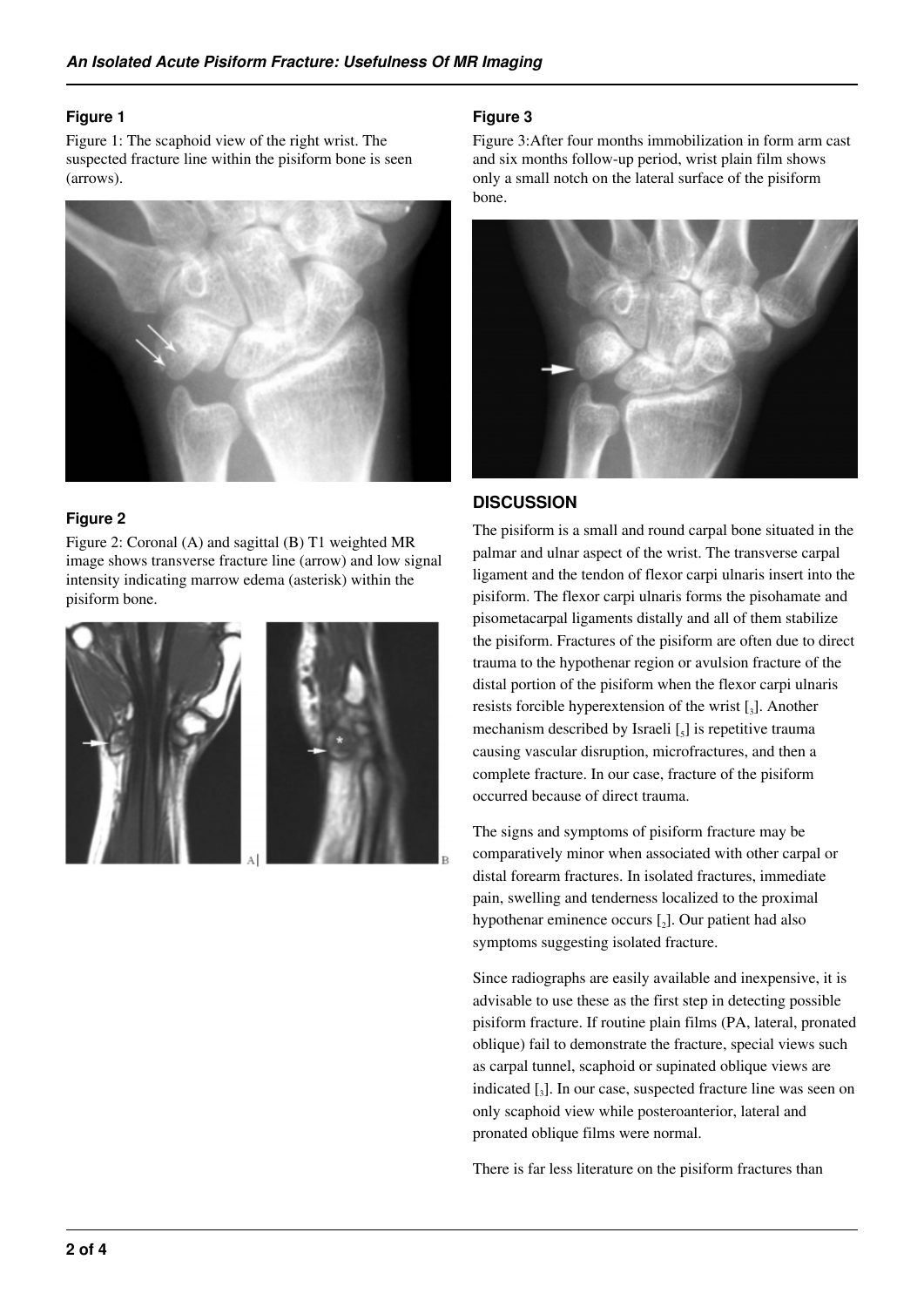other carpal fractures. Vasilas et al  $\left[2\right]$  reviewed roentgenograms of 6000 wrist and found 13 pisiform fractures. Only seven fractures were in isolated form. Fleege at al [<sup>3</sup> ] looked at 10 pisiform fractures and only four of them were isolated fractures. Although there is much literatures about the MRI of scaphoid and other carpal fractures, there is no literature regarding the MRI of pisiform fracture. In our case, MRI achieved detection of fracture line within the pisiform bone and it helped to exclude additional fractures and soft tissue injuries.

Early diagnosis of pisiform fracture is important, because missed diagnosis or delayed treatment may result in malunion or nonunion. This may manifest as chronic pain, grip weakness or limitation of movement. Later sequelae are pisotriquetral chondromalacia, subluxation and osteoarthritis if the articular surface is poorly aligned  $\left[\begin{smallmatrix}6\end{smallmatrix}\right]$ . The treatment of chronic pisiform area pain by excision of the pisiform provides complete relief in most cases  $\left[\begin{smallmatrix}6,&7\end{smallmatrix}\right]$ . However, the experience with the acute treatment of pisiform fracture is much more limited due to the rarity of the acutely diagnosed fracture. Immobilization in a cast for a period of four-six weeks is adviced during acute period  $[$ <sub>1,5</sub> $]$ . In our case, immobilization in a short arm cast for a four weeks produced good clinical response. Early diagnosis and elimination of the additional injuries through MR imaging prevented unnecessary surgical treatment.

The radiologic evaluation of a clinically suspected fracture

of pisiform bone should begin with the radiographs. MRI can be considered as a second-step imaging method in patients whose radiographs are negative or indistinct. If the referring physicians were uncertain about other associated sites of tenderness, then MRI may be helpful to exclude additional carpal fractures and soft tissue injuries.

# **CORRESPONDENCE TO**

Hand Surg Am 10: 703-707

Dr. M. Tayfun Altınok Department of Radiology, Turgut Ozal Medical Center, Inonu University, 44069, Malatya/TURKEY Tel: +905323166062 Fax: +904223410834 E-Mail: taltinok@inonu.edu.tr

# **References**

1. Lacey JD, Hodge JC (1998) Pisiform and hamulus fractures: easily missed wrist fractures diagnosed on a reverse oblique radiograph. J Emerg Med 16(3): 445-452 2. Vasilas A, Grieco VR, Bartone NF (1960) Roentgen aspects of injuries to the pisiform bone and pisotriquetral joint. J Bone Joint Surg Am 42:1317-1328 3. Fleege MA, Jebson PJ, Renfrew DL, Steyers Jr CM, El-Khoury GY (1991) Pisiform fractures. Skel Radiol 20: 169-172 4. Mack MG, Keim S, Balzer JO, Schwarz W, Hochmuth K, Windolf J, Vogl TJ (2003) Clinical impact of MRI in acute wrist fractures. Eur Radiol 13(3): 612-617 5. Israeli A, Engel J, Ganel A (1982) Possible fatigue fracture of the pisiform in volleyball players. Int J Sports Med 3: 56-57 6. Palmieri TJ (1982) Pisiform area pain treatment by pisiform excision. J Hand Surg Am 7:477-80 7. Carroll RE, Coyle Jr MP (1985) Dysfunction of the pisotriquetral joint: treatment by excision of the pisiform. J